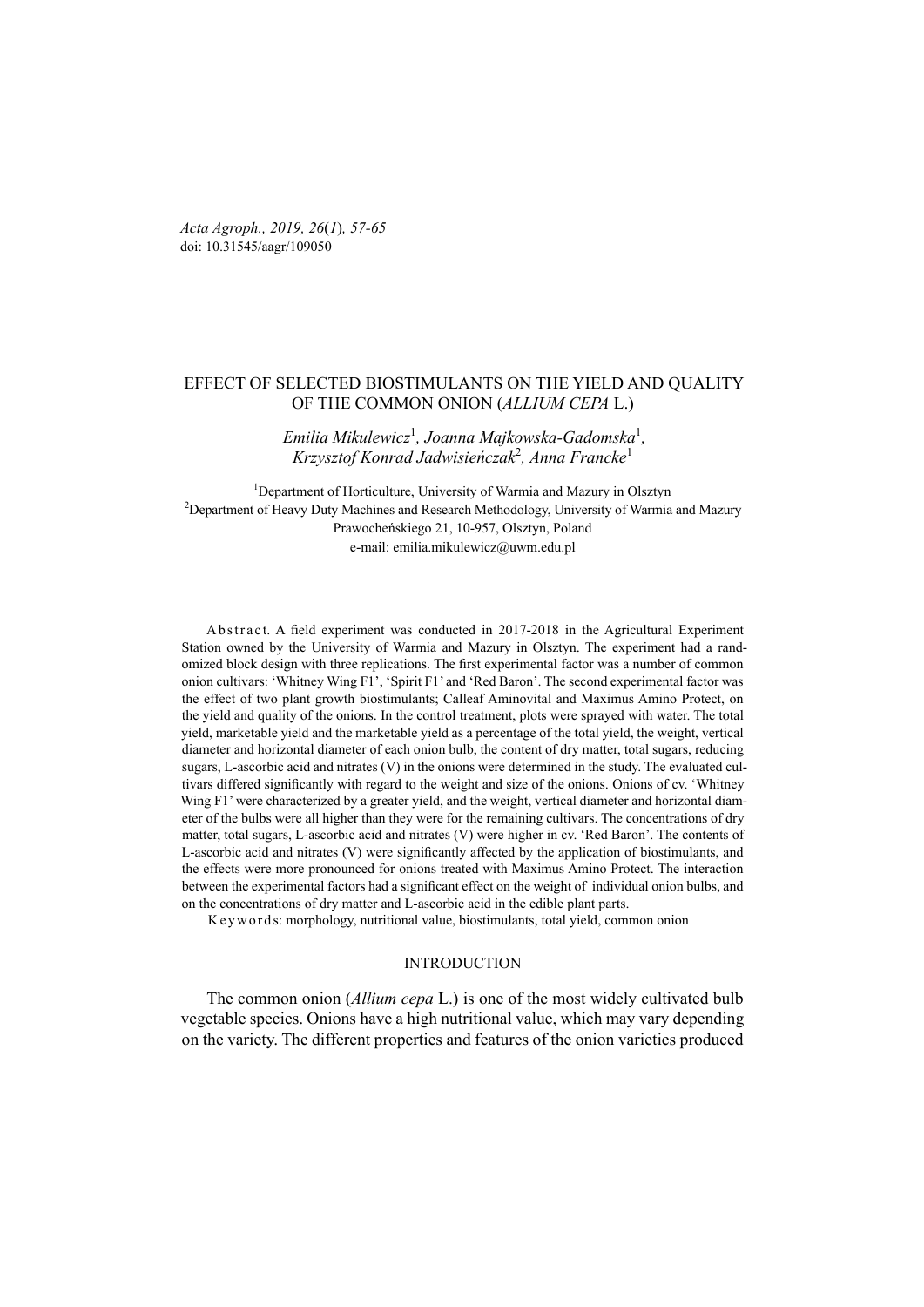are a response to market demands and changing consumer requirements (Tendaj *et al*. 2014). Numerous studies have shown that the colour of fleshy and dry onion scales is correlated with both yield and nutrient and mineral content, which has important implications for the pharmaceutical and therapeutic uses of onion bulbs and their storability (Degewione *et al*. 2011).

The demand for organic foods is on the rise, and vegetable producers are expected to improve their cultivation technology with the use of biopreparations that increase crop yield and productivity, and improve crop quality (Czapski *et al*. 2009). Hallman and Rembiałkowska (2007b) demonstrated that organic foods contain lower amounts of harmful chemicals, including pesticide and fertilizer residues. According to the literature, biopreparations are effective in counteracting the adverse effects of environmental stressors such as salinity and heat. Many authors have emphasized the beneficial influence of organic farming on crop quality (Hamouz *et al*. 2005). In a study by Hallmann and Rembiałkowska (2007b), organically grown onions were shown to have a higher biological value than conventionally grown onions. Calleaf Aminovital and Maximus Amino Protect are liquid biofertilizers with bio-stimulatory and anti-stress properties. The free amino acids in both products contribute to protein synthesis, participate in enzymatic reactions in plants and stimulate their defence responses (Gugała *et al*. 2017).

The aim of this study was to determine the yield and morphological characteristics of the onions studied, as well as the content of selected nutrients in the bulbs of three onion cultivars grown with the use of biostimulants.

### MATERIALS AND METHODS

A field experiment was conducted in 2017-2018 to determine the morphological traits and nutrient content of three common onion cultivars. The experiment, established in the Agricultural Experiment Station owned by the University of Warmia and Mazury in Olsztyn, had a randomized block design with three replications. The first experimental factor were a number of common onion cultivars: 'Whitney Wing  $F_1'$  – with white dry and fleshy scales, 'Spirit  $F_1'$  – with brown and straw-coloured dry scales and white fleshy scales, and 'Red Baron' – with red dry and fleshy scales. The second experimental factor was the effect of two plant growth biostimulants: Calleaf Aminovital and Maximus Amino Protect, applied at a dose of 0.3%, on the yield, morphology and nutrient content of the onions. In the control treatment, the plots were sprayed with water. Each year, seeds were sown between the 10<sup>th</sup> and  $20<sup>th</sup>$  of May, in 1 m<sup>2</sup> plots, at  $0.2 \times 0.2$  m spacing. The mineral content of the control was analysed prior to establishing the experiment and the following results were obtained: N-NO<sub>3</sub> – 38, P – 90, K – 150, Ca – 184, Mg – 194 (mgdm<sup>-3</sup>). Due to the low nitrate nitrogen content of the soil, nitrogen was applied at a single dose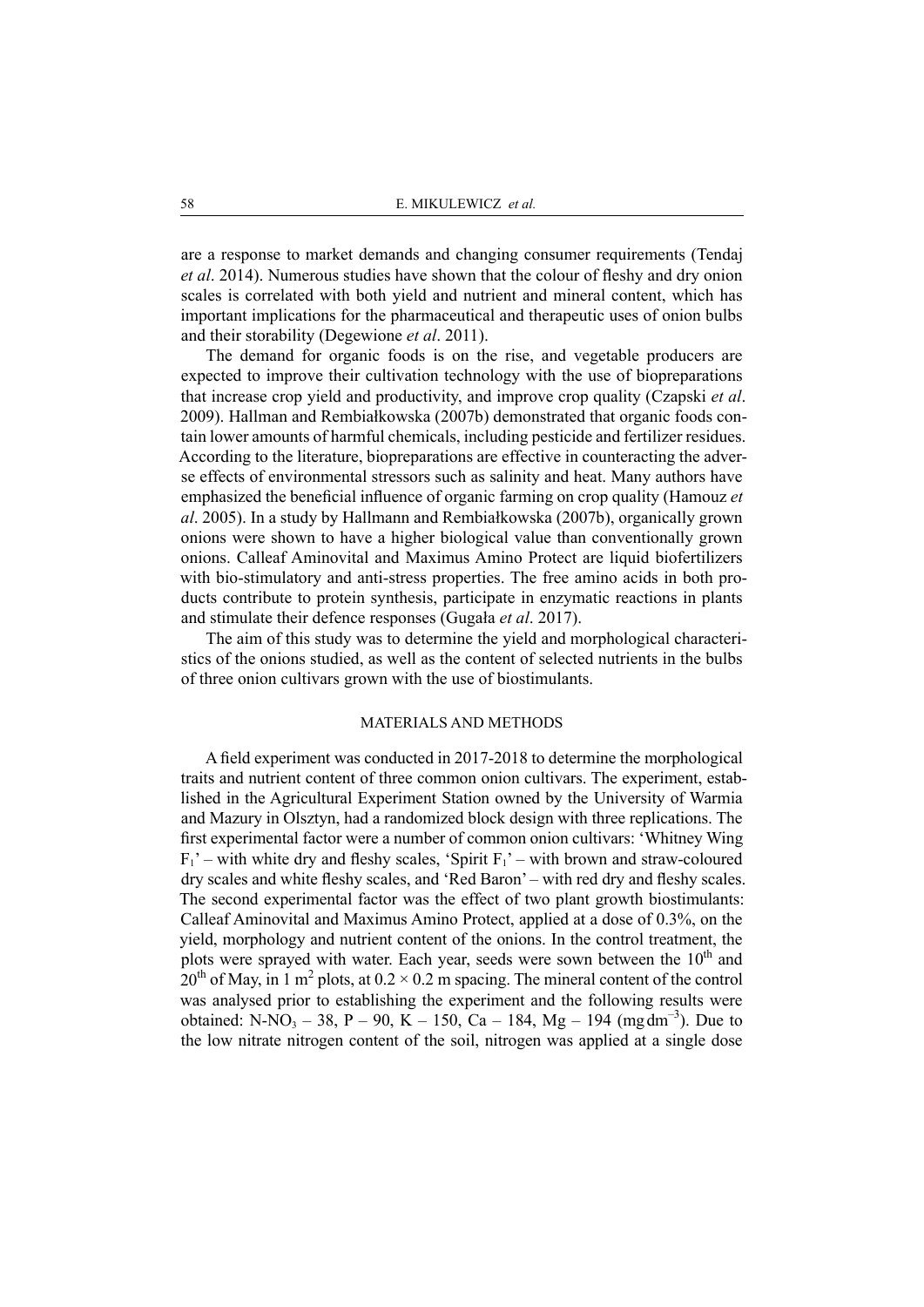of 200 kg ha<sup> $-1$ </sup> in the form of ammonium saltpeter, 14 days before the onion seeds were sown. Soil tillage and agronomic treatments were consistent with the generally observed standards for common onions grown from seeds (www.piorin.gov. pl). The biostimulants were applied on three occasions, at 14-day intervals, beginning 2 weeks after seedling emergence. The local meteorological conditions were elaborated on the basis of data from the Meteorological Station in Tomaszkowo. In both study years, the temperature of the air during the growing season of the onions ranged from 5.7°C (April 2017) to 19.7°C (July 2018). The warmest month was August – average 18.4°C. Atmospheric precipitation ranged from 1.8mm (June 2018) to 59.4mm (August 2017). The average atmospheric precipitation during the growing season of the onions was 29.6mm. The onions were harvested in the last 10 days of August. They were dried out, and shrivelled leaves were removed from the bulbs. The total yield, marketable yield and the marketable yield as a percentage of the total yield were estimated. Onion bulbs were sampled from the marketable yield in order to prepare average samples from each treatment. The onions of the evaluated cultivars were subjected to a morphological analysis and assayed for the content of selected chemical compounds. The weight, vertical diameter and horizontal diameter of the onion bulbs were determined. The chemical composition of the onions was analysed in the laboratory of the Department of Horticulture by determining the content of: dry matter – by drying the samples at  $105^{\circ}$ C to a constant weight (PN90/A-75101/03), total sugars and reducing sugars – as described by Luff-Schoorl (PN-90/A-75101/07), L-ascorbic acid – by the method proposed by Tillmans and modified by Pijanowski (Determination of vitamin C content... PN-90/A-75101/11), and nitrates (V) – colorimetrically, with the use of salicylic acid.

The results were processed statistically using an analysis of variance (ANOVA) and Tukey's test at a significance level of  $\alpha$  = 0.05, with the use of the STATISTICA 13 program.

# RESULTS AND DISCUSSION

For the analysed onion cultivars, the average total yield was  $252.06 \text{ kg}100 \text{ m}^{-2}$ . and the marketable yield reached  $251.42 \text{ kg } 100 \text{ m}^{-2}$  (Tab. 1). The onion plants of cv. 'White Wing  $F_1$ ' were characterized by a higher yield per unit area, relative to the other cultivars studied. The yield of onions of cv. 'Spirit  $F_1$ ' was significantly lower. Onion plants treated with Calleaf Aminovital were characterized by higher total and marketable yields. The interaction between the experimental factors contributed to higher total and marketable yields in onions of cv. 'White Wing  $F_1$ ' treated with Maximus Amino Protect. The percentage of the marketable yield as a percentage of the total yield varied across cultivars. For onion plants of cv. 'White Wing  $F_1$ ' and 'Red Baron' treated with Amino Protect, the marketable yield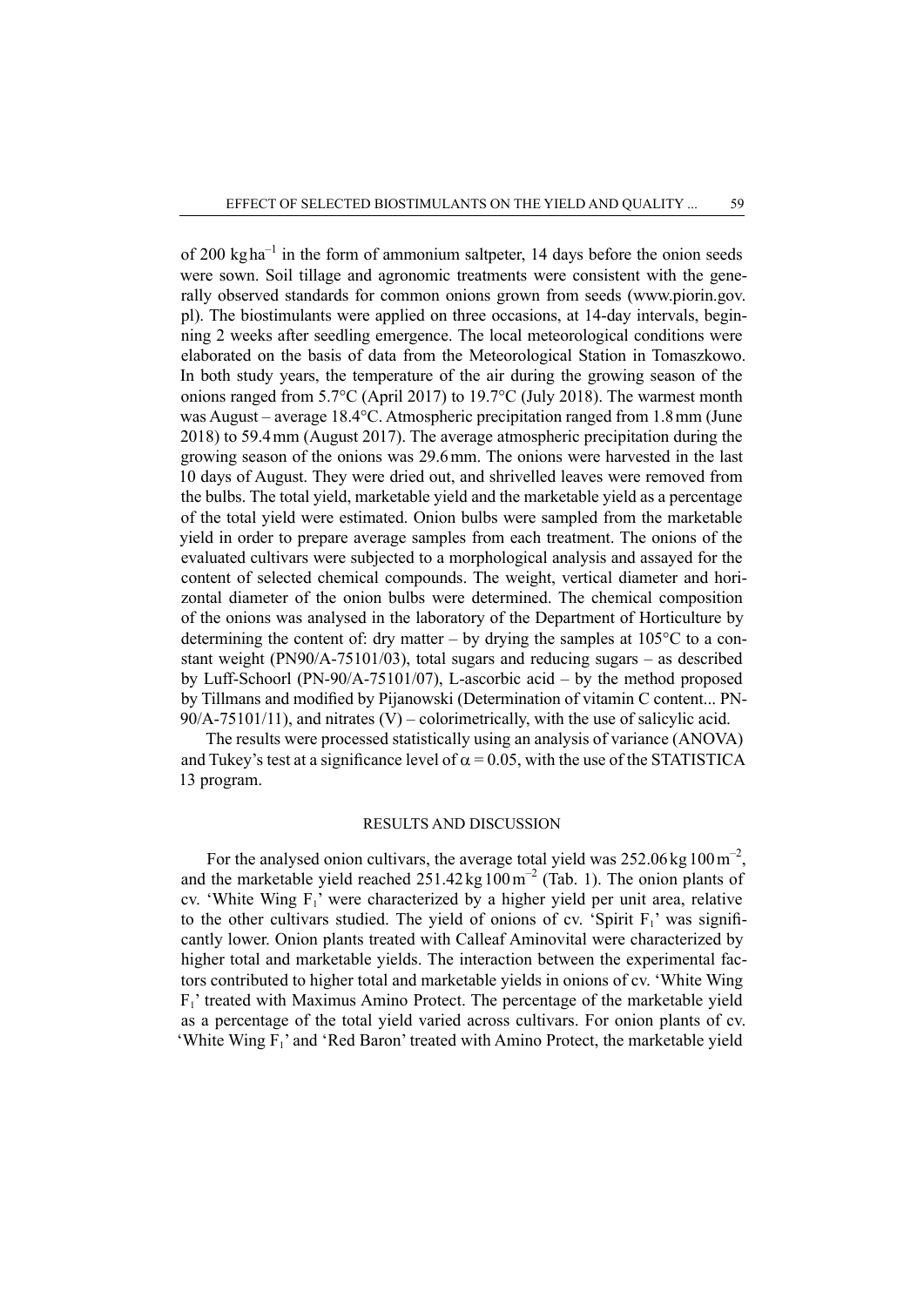accounted for 100% of total yield. For onion plants of cv. 'Spirit F1' in the control treatment, the marketable yield accounted for 99.04% of the total yield. In a previous study, Tendaj *et al*. (2014) found no significant differences between the yields of the evaluated onion cultivars, and the marketable yield ranged from 226.77 to 325.88kg100m–2. Konopiński *et al*. (2006) analysed onions of cv. 'Wolska' and reported a total yield of 177.20 to 311.00 kg 100  $m^{-2}$ , and a marketable yield of 146.50 to 273.10 kg  $100 \text{ m}^{-2}$  depending on the production technology used.

**Table 1.** The effect of biostimulants on the total yield, marketable yield and the marketable yield as a percentage of the total yield of the common onion (*Allium cepa* L.) bulbs

|                         | Biostimulant          | Total     |                                 | Marketable yield as             |  |
|-------------------------|-----------------------|-----------|---------------------------------|---------------------------------|--|
| Cultivar                |                       | yield     | Marketable yield                | a percentage of the total yield |  |
|                         |                       |           | $\text{kg}$ 100 m <sup>-2</sup> | $\%$                            |  |
| 'White Wing F1'         | Control $*$           | 302.8     | 301.7                           | 99.63                           |  |
|                         | Calleaf Aminovital    | 298.5     | 298.5                           | 100.00                          |  |
|                         | Maximus Amino Protect | 315.2     | 315.0                           | 99.93                           |  |
|                         | Mean                  | 305.5     | 305.1                           | 99.85                           |  |
| 'Spirit F1'             | Control               | 178.2     | 176.5                           | 99.04                           |  |
|                         | Calleaf Aminovital    | 202.8     | 201.1                           | 99.16                           |  |
|                         | Maximus Amino Protect | 198.4     | 197.6                           | 99.59                           |  |
|                         | Mean                  | 193.1     | 191.7                           | 99.30                           |  |
| 'Red Baron'             | Control               | 274.2     | 273.8                           | 99.85                           |  |
|                         | Calleaf Aminovital    | 265.9     | 265.9                           | 100.00                          |  |
|                         | Maximus Amino Protect | 232.9     | 232.7                           | 99.91                           |  |
|                         | Mean                  | 257.6     | 257.5                           | 99.92                           |  |
| Mean                    | Control               | 305.5     | 305.1                           | 99.85                           |  |
|                         | Calleaf Aminovital    | 306.4     | 306.2                           | 99.93                           |  |
|                         | Maximus Amino Protect | 266.3     | 265.5                           | 99.61                           |  |
| $HSD\alpha_{0.05}$ for: |                       |           |                                 |                                 |  |
| cultivar (a)            |                       | 23.24     | 18.32                           | n.s.                            |  |
| biostimulant (b)        |                       | $n.s.$ ** | n.s.                            | n.s.                            |  |
| interaction (axb)       |                       | n.s.      | n.s.                            | n.s.                            |  |

\* Control – control treatment (without biostimulant); Calleaf Aminovital – Calleaf Aminovital applied on three occasions, at 14-day intervals during plant growth; Maximus Amino Protect – Maximus Amino Protect applied on three occasions, at 14-day intervals during plant growth; \*\*n.s. – no significant difference

A statistical analysis revealed that the weight of the onion bulbs was the only morphological parameter significantly affected by the cultivar and the interaction between the experimental factors (Tab. 2). 'White Wing  $F_1$ ' was characterized by the highest average weight of a single bulb (198.6g), the average weight of the onions of cv. 'Red Baron' was similar, whereas the onions of cv. 'Spirit  $F_1$ ' had a significantly lower average weight  $(138.3g)$ . An analysis of the experimental factors confirmed that the weight of onion bulbs was significantly higher for cv. 'White Wing  $F_1$ ' treated with Maximus Amino Protect and grown in the control treatment, and for cv. 'Red Baron' grown in the control treatment. A significantly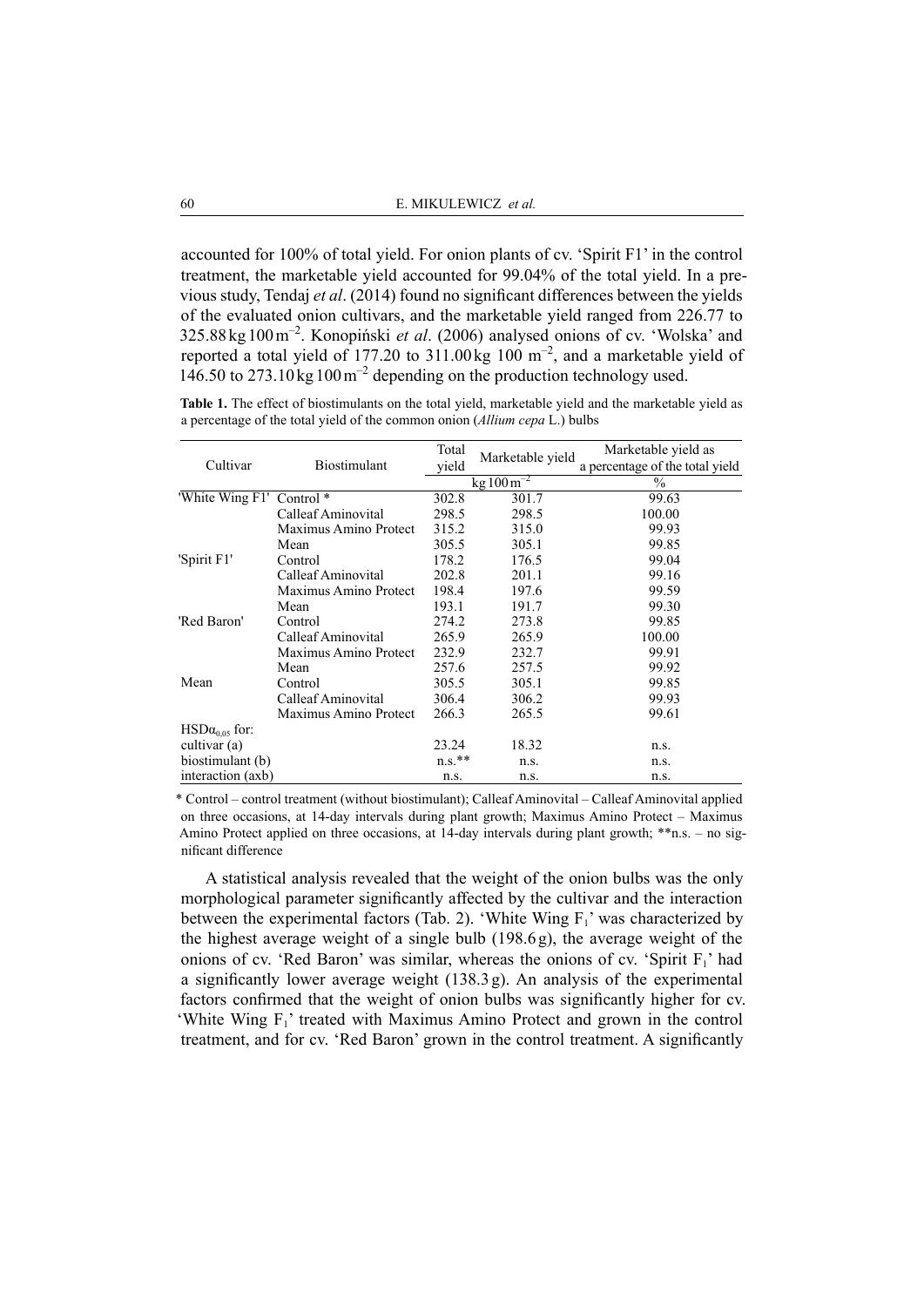lower onion weight was noted for cv. 'Spirit  $F_1$ ' in all treatments, and for cv. 'Red Baron' treated with Maximus Amino Protect. The obtained values were higher than those reported by Majkowska-Gadomska *et al*. (2016), and comparable with those reported by Tendaj *et al*. (2014) and Wojciechowska and Kołton (2014) which ranged from 112 to 207g depending on the cultivar.

| Cultivar                       | <b>Biostimulant</b>   | Mass of<br>an individual<br>onion | Vertical<br>diameter | Horizontal diameter |  |
|--------------------------------|-----------------------|-----------------------------------|----------------------|---------------------|--|
|                                |                       | g                                 |                      | mm                  |  |
| 'White Wing F1'                | Control <sup>*</sup>  | 194.7                             | 70.2                 | 73.7                |  |
|                                | Calleaf Aminovital    | 177.5                             | 63.8                 | 69.7                |  |
|                                | Maximus Amino Protect | 223.7                             | 69.9                 | 77.0                |  |
|                                | Mean                  | 198.6                             | 68.0                 | 73.5                |  |
| 'Spirit F1'                    | Control               | 127.3                             | 58.1                 | 61.2                |  |
|                                | Calleaf Aminovital    | 147.0                             | 59.0                 | 64.5                |  |
|                                | Maximus Amino Protect | 140.6                             | 54.7                 | 62.4                |  |
|                                | Mean                  | 138.3                             | 57.2                 | 62.7                |  |
| 'Red Baron'                    | Control               | 221.6                             | 54.8                 | 68.2                |  |
|                                | Calleaf Aminovital    | 182.0                             | 56.3                 | 71.7                |  |
|                                | Maximus Amino Protect | 156.5                             | 58.6                 | 80.3                |  |
|                                | Mean                  | 186.7                             | 56.6                 | 73.4                |  |
| Mean                           | Control               | 181.2                             | 61.0                 | 67.7                |  |
|                                | Calleaf Aminovital    | 168.8                             | 59.7                 | 68.6                |  |
|                                | Maximus Amino Protect | 173.6                             | 61.1                 | 73.2                |  |
| $\text{HSD}\alpha_{0.05}$ for: |                       |                                   |                      |                     |  |
| cultivation (a)                |                       | 25.29                             | n.s.                 | n.s.                |  |
| biostimulant (b)               |                       | $n.s.$ **                         | n.s.                 | n.s.                |  |
| interaction(axb)               |                       | 37.68                             | n.s.                 | n.s.                |  |

**Table 2.** The effect of biostimulants on the morphology of the common onion (*Allium cepa* L.) bulbs

Explanations as in Table 1

Following the trend of the weight results, onions of cv. 'White Wing  $F_1$ ' were also characterized by higher vertical and horizontal diameters (68.0 and 73.5mm, respectively). Onions of cv. 'Red Baron' had a lower average vertical diameter  $(56.6 \text{ mm})$ , and onions of cv. 'Spirit  $F_1$ ' also had a lower average horizontal diameter (62.7mm). However, the observed differences were not statistically significant. Similar values were noted by Majkowska-Gadomska *et al*. (2016) who investigated the growth rate of common onions.

According to Pudzianowska *et al*. (2012) and Hellman and Rembiałkowska (2007b), the dry matter content of onions is usually affected by the cultivar grown and by the applied preparations and products. Among the analysed cultivars, onions of cv. 'Red Baron' were characterized by a significantly higher dry matter content (11.79%), which is associated with improved storage quality and a higher resistance to adverse environmental conditions during the growing season (Tendaj *et al*. 2014, Getahun *et al*. 2003). The Maximus Amino Protect biostimulant contributed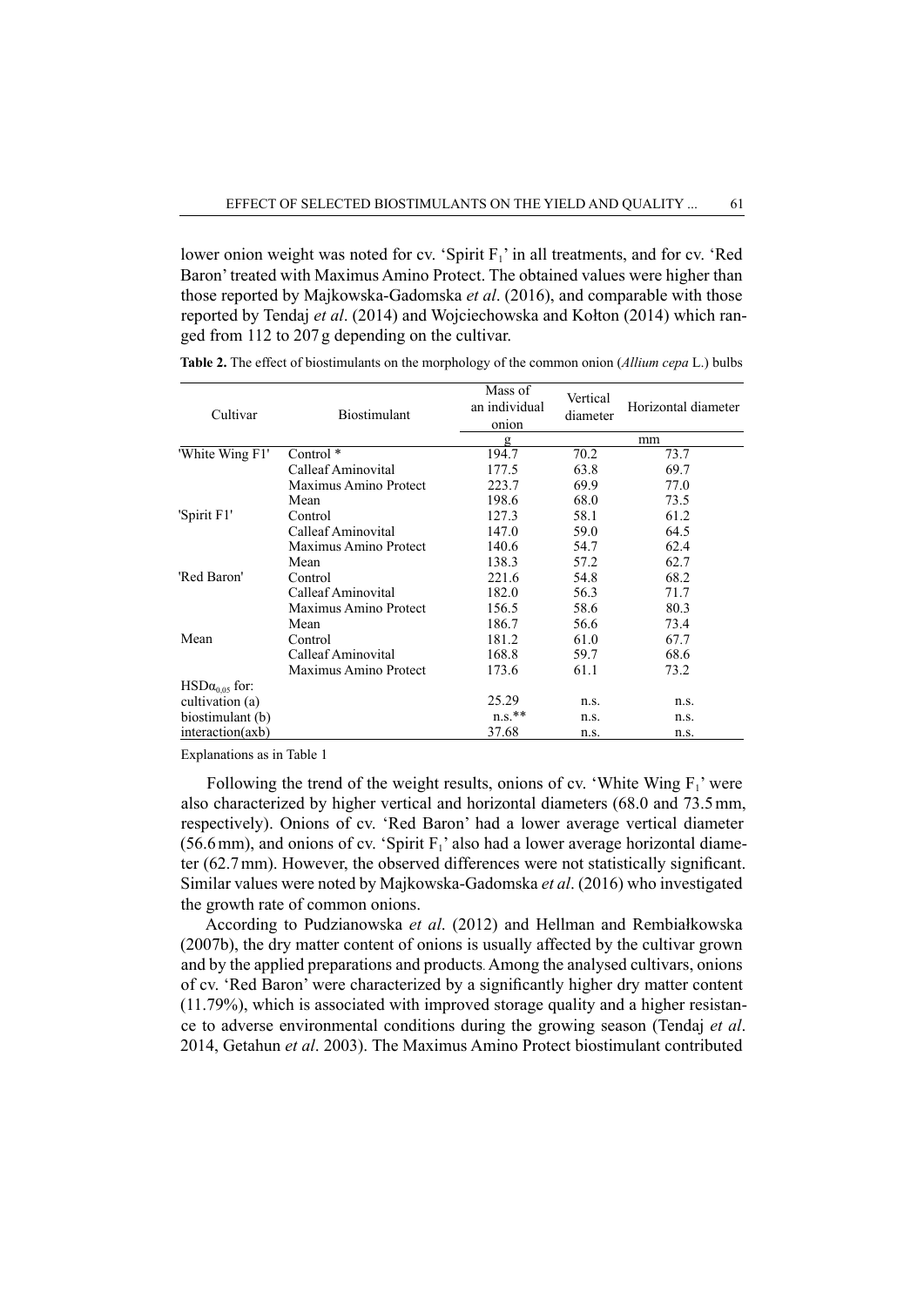to an increase in the dry matter content of the onion bulbs, but the differences noted were not statistically significant (Tab. 3). The interaction of cv. 'Red Baron' with all treatments led to an increase in the dry matter content of the onion bulbs, from 11.51 to 12.03%. The onions of cv. 'White Wing  $F_1$ ' treated with Calleaf Aminovital contained significantly less dry matter (6.72%). In experiments conducted by Hellman and Rembiałkowska (2007) and Tendaj *et al*. (2014), organically grown onions with red scales had a higher dry matter content than conventionally grown onions (9.78 to 13.63% on average). Similar results were reported by Badełek *et al*. (2016) – 11.1-13.7%, Tendaj *et al*. (2014) – 8.20-9.78%, and Wojciechowska and Kołton  $(2014) - 5.55 - 12.45\%$ .

**Table 3.** The content of selected nutrients, nitrates (V) and dry matter in common onions (*Allium cepa* L.) bulbs

| Cultivar                    | <b>Biostimulant</b>   | Dry<br>matter | Total<br>sugars | Reducing<br>sugars | L-ascorbic<br>acid | Nitrates $(V)$            |
|-----------------------------|-----------------------|---------------|-----------------|--------------------|--------------------|---------------------------|
|                             |                       | $\frac{0}{0}$ |                 | $g100g^{-1}FW$     | $mg100g^{-1}FW$    | $N-NO^{-}$<br>$kg^{-1}FW$ |
| 'White Wing $F_1$ ' Control |                       | 8.59          | 4.14            | 2.92               | 4.65               | 54.89                     |
|                             | Calleaf Aminovital    | 6.72          | 4.52            | 2.68               | 5.41               | 51.26                     |
|                             | Maximus Amino Protect | 10.41         | 4.17            | 3.10               | 6.59               | 62.50                     |
|                             | Mean                  | 8.57          | 4.28            | 2.90               | 5.55               | 56.22                     |
| 'Spirit $F_1$ '             | Control               | 8.12          | 4.28            | 2.54               | 7.22               | 46.01                     |
|                             | Calleaf Aminovital    | 9.47          | 3.92            | 2.63               | 3.39               | 67.65                     |
|                             | Maximus Amino Protect | 10.39         | 3.91            | 2.43               | 5.40               | 71.84                     |
|                             | Mean                  | 9.32          | 4.04            | 2.53               | 5.33               | 61.83                     |
| 'Red Baron'                 | Control               | 12.03         | 5.11            | 2.83               | 7.00               | 61.41                     |
|                             | Calleaf Aminovital    | 11.51         | 4.15            | 2.10               | 5.20               | 68.11                     |
| Mean                        | Maximus Amino Protect | 11.82         | 4.16            | 2.33               | 8.40               | 66.21                     |
|                             | Mean                  | 11.79         | 4.47            | 2.42               | 6.86               | 65.24                     |
|                             | Control               | 9.58          | 4.51            | 2.76               | 6.29               | 54.10                     |
|                             | Calleaf Aminovital    | 9.23          | 4.20            | 2.47               | 4.67               | 62.34                     |
|                             | Maximus Amino Protect | 10.87         | 4.08            | 2.62               | 6.79               | 66.85                     |
| $HSD\alpha_{0.05}$ for:     |                       |               |                 |                    |                    |                           |
| cultivar (a)                |                       | 1.23          | n.s.            | n.s.               | n.s.               | n.s.                      |
| biostimulant (b)            |                       | n.s.          | n.s.            | n.s.               | 1.44               | 94.00                     |
| interaction (axb)           |                       | 1.25          | n.s.            | n.s.               | 2.12               | n.s.                      |

Explanations as in Table 1

The average content of total sugars in the onions of the evaluated cultivars was  $4.26 \text{ g } 100 \text{ g}^{-1}$  fresh weight. No significant differences were found between the experimental factors or their interactions. According to Matłok *et al*. (2014) and Jadczak and Wójcik-Stopczyńska (2007), the content of total sugars in onions is affected by environmental conditions during the growing season, and may vary across years. In the current study, the concentrations of total sugars in onion bulbs ranged from  $3.91 \text{ g } 100 \text{ g}^{-1}$  fresh weight for cv. 'Spirit F<sub>1</sub>' treated with Maximus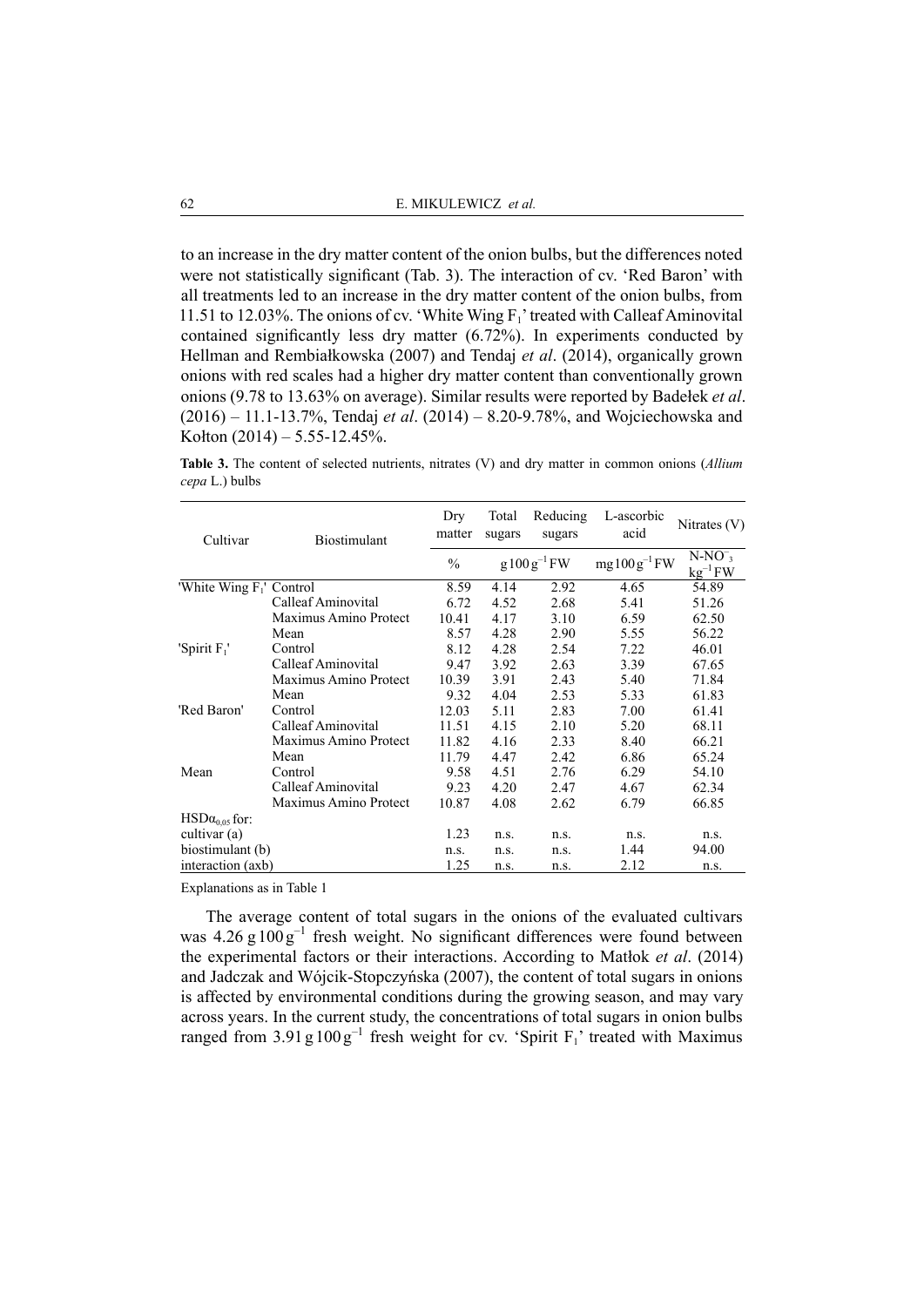Amino Protect to  $5.11 \text{ g } 100 \text{ g}^{-1}$  fresh weight for cv. 'Red Baron' grown in the control treatment. Our results are similar to those reported by Matłok *et al*. (2014) at 3.02 g 100 g–1 fresh weight to 4.71g 100 g–1 fresh weight. Majkowska-Gadomska *et al*. (2016) obtained a lower average value of  $2.75g100g^{-1}$  fresh weight.

In an earlier study by Tendaj *et al*. (2014), the content of reducing sugars in onion bulbs varied from  $0.51$  to  $2.14g100g^{-1}$  fresh weight, depending on cultivar. In the present experiment, the concentrations of reducing sugars ranged from 2.1 g  $100\,\text{g}^{-1}$ fresh weight for onions of cv. 'Red Baron' treated with Calleaf Aminovital to  $3.1\,\mathrm{g}\,100\,\mathrm{g}^{-1}$  fresh weight for onions of cv. 'White Wing F<sub>1</sub>' treated with Maximus Aminovital Protect. The differences noted were not statistically significant.

The levels of L-ascorbic acid in onion bulbs ranged from  $4.67 \text{ mg } 100 \text{ g}^{-1}$  fresh weight in the treatment with Calleaf Aminovital to  $6.79$  mg  $100g^{-1}$  fresh weight in the treatment with Maximus Amino Protect. An analysis of the interaction between the experimental factors revealed that onions of cv. 'Red Baron' treated with Maximus Amino Protect were characterized by a significantly higher content of L-ascorbic acid (8.40 mg  $100g^{-1}$  fresh weight). Onions of cv. 'Spirit  $F_1$ ' grown in the control treatment also had a relatively high content of L-ascorbic acid. Significantly lower concentrations of L-ascorbic acid were noted for cv. 'Spirit  $F_1$ ' treated with biostimulants, for cv. 'White Wing  $F_1$ ' treated with Calleaf Aminovital and grown in the control treatment, and for cv. 'Red Baron' treated with Calleaf Aminovital. Similar levels of L-ascorbic acid in onions were reported by Ashwini *et al*. (2013), in the range of 4.86 to 7.86 mg  $100g^{-1}$  fresh weight. In a study by Tendaj *et al.* (2014), the average L-ascorbic acid content of onion bulbs reached 6.77 mg  $100g^{-1}$  fresh weight. Hellmann and Rembiałkowska (2007b) demonstrated that the content of L-ascorbic acid in organically grown onions ranged from  $26.50 \,\text{mg}\,100 \,\text{g}^{-1}$  fresh weight for cv. 'Wenta' to 29.78mg100g–1 fresh weight for cv. 'Red Baron'.

The cultivation method had a significant effect on the content of nitrates (V) in common onions. A higher content of nitrates (V) may indicate an improved nutritional status for the plants after the use of biostimulants. Onion bulbs treated with Maximus Aminovital Protect were characterized by a significantly higher average concentration of nitrates (V) –  $66.85 \text{ mg N-NO}^{-3} \text{kg}^{-1}$  fresh weight, which dropped to 54.10 mg N-NO<sup>-</sup><sub>3</sub> kg<sup>-1</sup> fresh weight on average in the control treatment. Different results were reported by Badałek *et al.*  $(2016) - 25.5$  to  $27.3$  mg N-NO<sup>-</sup><sub>3</sub> kg<sup>-1</sup> fresh weight. In a study by Wojciechowska and Kołton (2014), nitrate (V) levels in common onions ranged from  $73.4 \text{ mgN-NO}^{-3} \text{kg}^{-1}$  fresh weight for cv. 'Efekt' to 118.6 mg N-NO<sup>-</sup><sub>3</sub> kg<sup>-1</sup> fresh weight for cv. 'Takstar  $F_1$ '.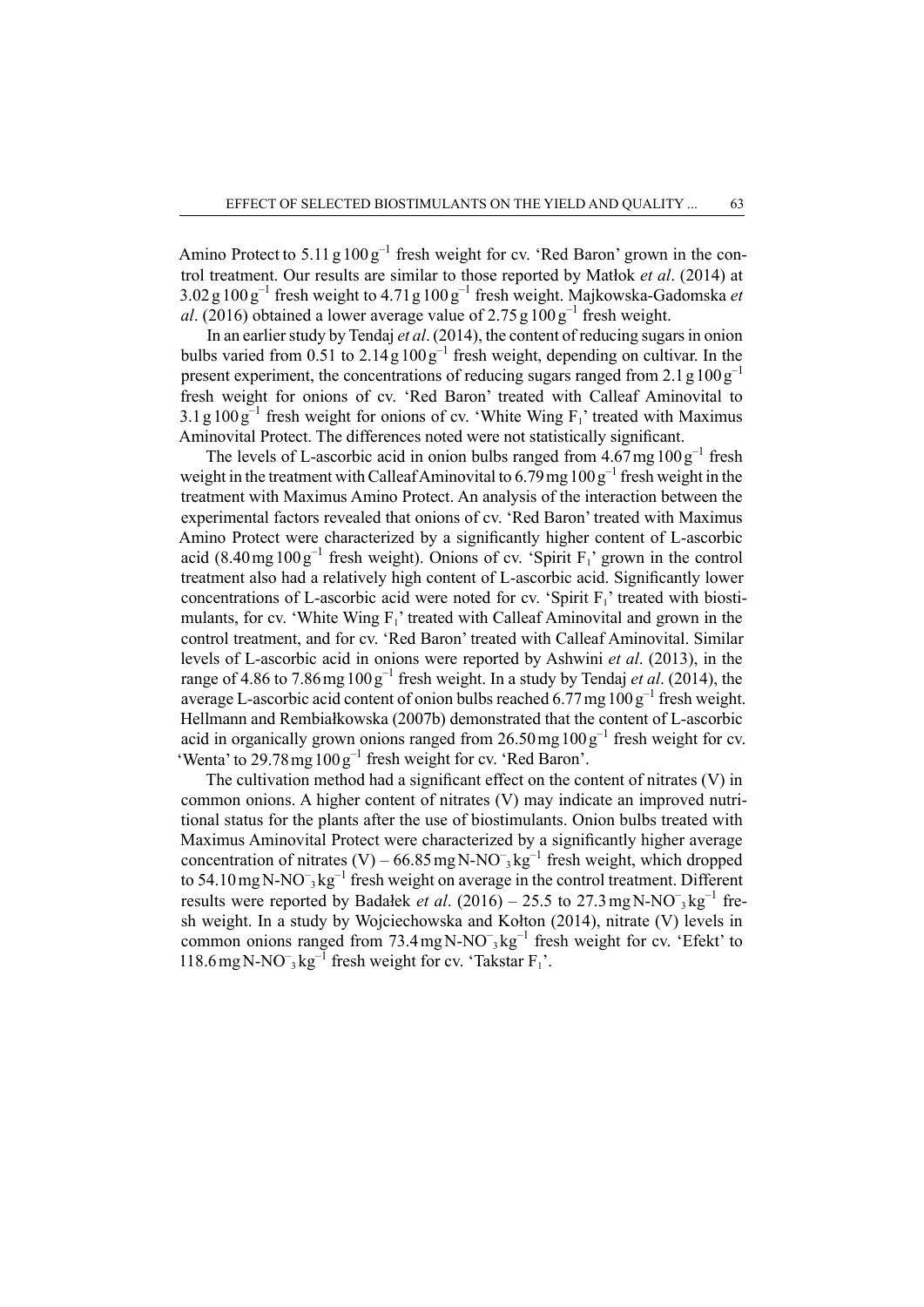#### **CONCLUSIONS**

1. Onions of cv. 'Whitney Wing  $F_1$ ' were characterized by a higher weight, vertical diameter and horizontal diameter of the bulbs than the other cultivars studied.

2. Onions of cv. 'Red Baron' with red dry and fleshy scales were characterized by higher concentrations of dry matter, total sugars, L-ascorbic acid and nitrates (V) than the other cultivars studied.

3. Onions treated with the Maximus Amino Protect biostimulant were characterized by a higher vertical diameter and horizontal diameter of the bulbs, and higher concentrations of dry matter, L-ascorbic acid and nitrates (V) than onions treated with Calleaf Aminovital.

#### REFERENCES

- Ashwini M., Balaganesh J., Balamurugan S., Murugan S.B., Sathishkumar R., 2013. Antioxidant Activity in Vivo and in Vitro Cultures of Onion Varieties (Bellary and  $CO<sub>3</sub>$ ). Food Nutr. Sci., 4, 918-923, https://doi.org/10.4236/fns.2013.49119
- Badałek E., Kosson R., Adamicki F., Maciorowski R., 2016. The effect of cultivar and storage conditions content of some ingredients in onion (in Polish). Zesz. Nauk. Inst. Ogrod., 24, 19-31.
- Czapski J., Kidoń M., Olejnik A., Witrowa-Rajchert D., 2009. Purple carrot as raw material for processing industry (in Polish). Przem. Ferm. Owoc.-Warzywny, 5(1), 31-33.
- Degewione A., Alamerew S., Tabor G., 2011. Genetic variability and association of bulb yield and related traits in shallot (*Allium cepa* var. aggregatum Don.) in Ethiopia. Int. J. Agric. Res., 6(7), 517-536, https://doi.org/10.3923/ijar.2011.517.536
- Getahund D., Zelleke A., Derso E., Kiflu E., 2003. Storability of shallot cultivars (*Allium cepa* L. var. ascalonicum Backer). Acta Hortic., 604, 639-646, https://doi.org/10.17660/ActaHortic.2003.604.78
- Gugała M., Sikorska A., Zarzecka K., Krasnodębska E., Kapela K., Mystkowska I., 2017. Profitability of application biostimulators in winter rape crop (in Polish). Roczniki Naukowe Stowarzyszenia Ekonomistów i Agrobiznesu, 19(4), 92-96.
- Hallmann E., Rembiałkowska E., 2007b. Selected nutrient content in red onions from organic and conventional production (in Polish). Żywn. Nauka. Technol. Jakość, 2(51), 105-111.
- Hamouz K., Lachman J., Dvořák P., Piviec V., 2005. The effect of ecological growing on the potatoes yield and quality. Plant Soil Environ., 51(9), 397-402, https://doi.org/10.17221/3603-PSE
- Jadczak D., Wójcik-Stopczyńska B., 2007. Influence of plant covering on some organic compound content and pungency of shallot grown for bunching harvest (in Polish). Veg. Crops Res. Bull., 66, 25-30, https://doi.org/10.2478/v10032-007-0004-x
- Konopiński E., Kęsik T., Błażewicz-Woźniak M., Mitura R., 2006. Effect of conservation tillage on plants emergence and yield of onion cultivar Wolska. Acta Agroph., 7(3), 611-618.
- Majkowska-Gadomska J., Jadwisieńczak K., Dobrowolski A., Mikulewicz E., Janiak K., 2016. The growth rate and nutritional value of the common onion (in Polish). Acta Agroph., 23(1), 79-86.
- Motłek N., Gorzelany J., Bilek M., Pieniążek R., Kuźniar P., Kaniuczak J., 2014. Sugar content in selected varieties of onion collected from the three plant breeding and seed production farms (in Polish). Zesz. Probl. Post. Nauk Roln., 576, 79-87.